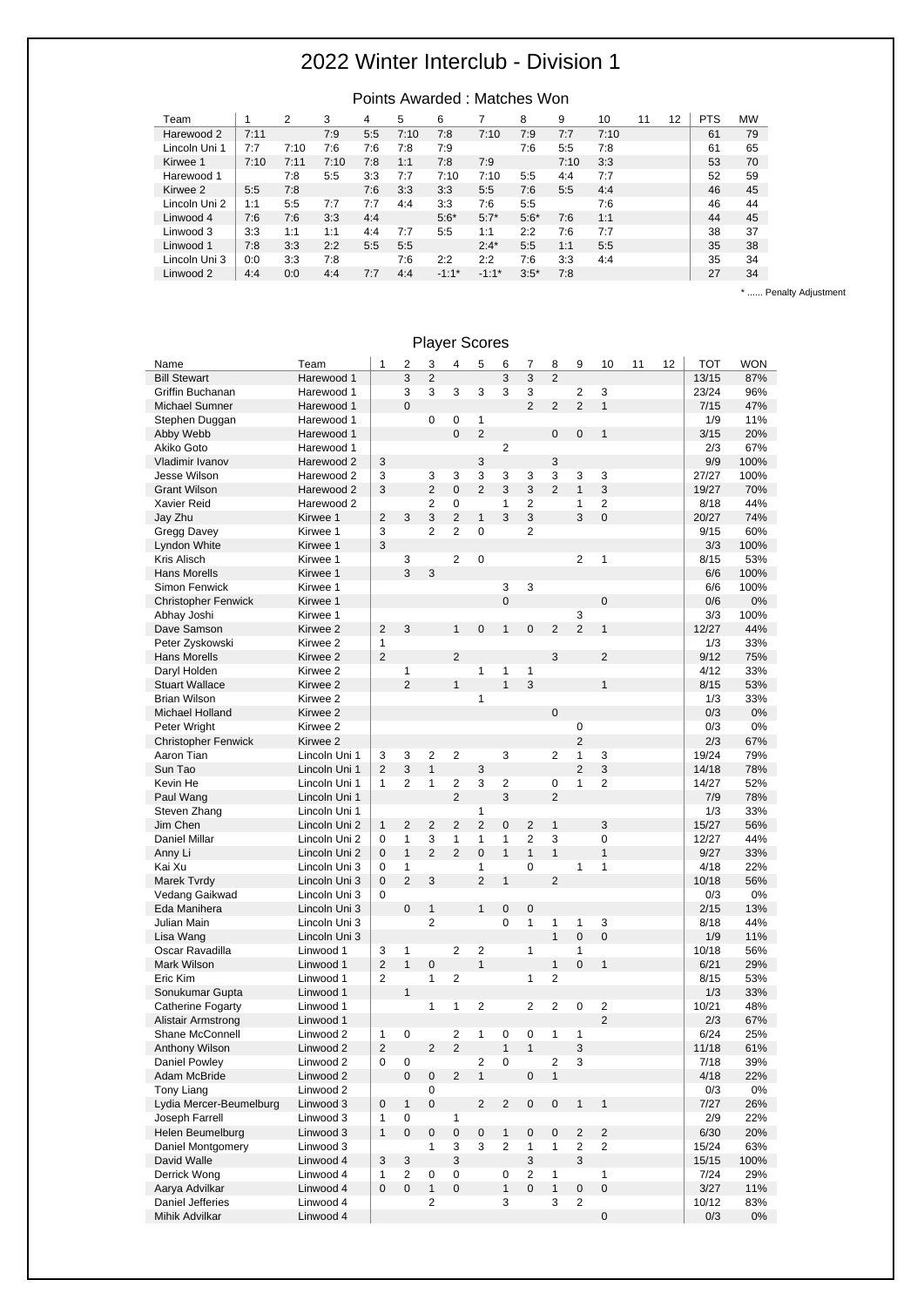|  |  |  | Points Awarded : Matches Won |  |  |  |
|--|--|--|------------------------------|--|--|--|
|  |  |  |                              |  |  |  |

| l eam       |      |          | 3    | 4   | 5    | 6      |         | 8       | 9   | 10   | 11 | 12. | PIS | <b>MVV</b> |
|-------------|------|----------|------|-----|------|--------|---------|---------|-----|------|----|-----|-----|------------|
| Kirwee 1    | 7:8  | 7:9      | 7:10 | 7:9 |      | 7:11   | 7:7     | 7:7     | 4:4 | 7:10 |    |     | 60  | 75         |
| Harewood    | 7:10 | 7:1<br>1 | 7:9  | 5:5 | 7:10 |        | $2:4*$  | 7:6     | 7:7 | 7:7  |    |     | 56  | 69         |
| Linwood 2   | 3:3  | 5:5      |      | 7:6 | 7:8  | $5:6*$ | $5:9*$  | $5:10*$ | 7:9 | 7:9  |    |     | 51  | 65         |
| Lincoln Uni | 7:7  | 7:6      | 7:9  | 2:2 | 5:5  | 7:6    | 7:8     | 1:1     | 7:9 |      |    |     | 50  | 53         |
| Kirwee 2    | 7:8  | 5:5      | 7:8  | 5:5 | 5:5  | 5:5    | 7:6     |         | 4:4 | 5:5  |    |     | 50  | 51         |
| Linwood 3   | 4:4  | 7:7      | 7:7  | 3:3 | 3:3  | $5:9*$ |         | 5:5     | 7:7 | 7:6  |    |     | 48  | 51         |
| Linwood 1   | 7:7  |          | 2:2  | 7:8 | 7:6  | 7:7    | $1:3*$  | $5:7*$  | 7:7 | 1:1  |    |     | 44  | 48         |
| Linwood 5   |      | 0:0      | 4:4  | 7:6 | 7:8  | $3:5*$ | $5:6*$  | $2:4*$  | 4:4 | 2:2  |    |     | 34  | 39         |
| Marshland   | 1:1  | 4:4      | 3:3  | 4:4 | 7:6  | 0:0    | 5:5     | 4:4     | 2:2 | 4:4  |    |     | 34  | 33         |
| Linwood 6   | 4:4  | 7:6      | 1:1  |     | 1:1  | $0:2*$ | $3:5*$  | $5:8*$  | 2:2 | 7:7  |    |     | 30  | 36         |
| Linwood 4   | 3:3  | 2:2      | 2:2  | 7:7 | 3:3  | $2:4*$ | $0:2^*$ | $1:3*$  |     | 4:4  |    |     | 24  | 30         |

\* ...... Penalty Adjustment

| Name                       | Team        | 1              | $\overline{\mathbf{c}}$ | 3              | 4              | 5              | 6              | 7              | 8              | 9              | 10             | 11 | 12 | <b>TOT</b> | <b>WON</b> |
|----------------------------|-------------|----------------|-------------------------|----------------|----------------|----------------|----------------|----------------|----------------|----------------|----------------|----|----|------------|------------|
| Ellie Zhang                | Harewood    | $\overline{2}$ |                         | $\mathbf{1}$   | $\mathbf{1}$   |                |                | $\Omega$       | $\mathbf{1}$   |                | $\overline{2}$ |    |    | 7/18       | 39%        |
| Vanessa Wood-Lin           | Harewood    | 3              |                         |                | $\overline{2}$ | 3              |                |                | $\overline{c}$ |                | 1              |    |    | 11/15      | 73%        |
| David Hsia                 | Harewood    | 3              | 3                       |                | $\overline{2}$ | $\overline{2}$ |                | 3              |                | $\mathbf{1}$   |                |    |    | 14/18      | 78%        |
| Derek Lin                  | Harewood    |                | 3                       | 3              |                |                |                |                | 1              | 3              |                |    |    | 10/12      | 83%        |
| Akiko Goto                 | Harewood    |                | 3                       | 3              |                | 3              |                | $\mathbf{1}$   |                | $\mathbf{1}$   | $\overline{2}$ |    |    | 13/18      | 72%        |
| <b>Brian Wilson</b>        | Kirwee 1    | 1              | 3                       | 3              |                |                | 3              | $\overline{2}$ | 2              |                | $\overline{2}$ |    |    | 16/21      | 76%        |
| Jiahong Ye                 | Kirwee 1    | 3              | 3                       |                | 3              |                | 3              | $\overline{1}$ | $\overline{2}$ | $\overline{2}$ | 3              |    |    | 20/24      | 83%        |
| Piotr Ratka                | Kirwee 1    | 3              | $\overline{2}$          | 3              | 3              |                |                |                |                |                | 3              |    |    | 14/15      | 93%        |
| David Forster              | Kirwee 1    |                |                         | 3              | $\mathbf{1}$   |                |                | $\overline{2}$ | $\mathbf{1}$   | $\overline{2}$ |                |    |    | 9/15       | 60%        |
| Michael Holland            | Kirwee 1    |                |                         |                |                |                | 3              |                |                |                |                |    |    | 3/3        | 100%       |
| <b>Robert Maxwell</b>      | Kirwee 2    | $\mathbf{1}$   |                         |                |                |                |                |                |                |                |                |    |    | 1/3        | 33%        |
| <b>Christopher Fenwick</b> | Kirwee 2    | 3              |                         | $\overline{2}$ | $\overline{2}$ | $\mathbf{1}$   | $\overline{c}$ | 3              |                | $\overline{2}$ | 3              |    |    | 18/24      | 75%        |
| <b>Tim Young</b>           | Kirwee 2    | 3              | $\overline{2}$          | $\overline{2}$ | $\overline{2}$ | $\overline{2}$ | $\overline{2}$ | $\overline{2}$ |                | $\overline{2}$ | $\overline{1}$ |    |    | 18/27      | 67%        |
| Peter Zyskowski            | Kirwee 2    |                | $\mathbf{1}$            |                |                |                |                |                |                |                |                |    |    | 1/3        | 33%        |
| Peter Wright               | Kirwee 2    |                | $\mathbf{1}$            | 3              | $\mathbf{1}$   | $\overline{2}$ | $\mathbf{1}$   | $\overline{0}$ |                |                |                |    |    | 8/18       | 44%        |
| <b>Brian Southern</b>      | Lincoln Uni | 0              | $\overline{2}$          |                | $\overline{0}$ | $\overline{2}$ |                |                |                |                |                |    |    | 4/12       | 33%        |
| <b>Alastair Gray</b>       | Lincoln Uni | $\overline{2}$ | $\overline{0}$          | 2              | $\overline{1}$ | 3              | $\mathbf{1}$   | $\mathbf{1}$   | $\overline{0}$ | $\overline{2}$ |                |    |    | 12/27      | 44%        |
| Lisa Wang                  | Lincoln Uni | 3              |                         |                |                |                |                |                |                |                |                |    |    | 3/3        | 100%       |
| <b>Mark Coppell</b>        | Lincoln Uni |                | 3                       | 3              |                |                | 3              | 3              | $\mathbf{1}$   | 3              |                |    |    | 16/18      | 89%        |
| Rohan Joshi                | Lincoln Uni |                |                         | 3              | 1              |                |                |                |                |                |                |    |    | 4/6        | 67%        |
| <b>Graeme Simons</b>       | Lincoln Uni |                |                         |                |                |                | $\mathbf{1}$   |                |                |                |                |    |    | 1/3        | 33%        |
| <b>Glenn Ross</b>          | Lincoln Uni |                |                         |                |                |                |                | $\overline{2}$ | 0              | $\overline{2}$ |                |    |    | 4/9        | 44%        |
| Hayden Petch               | Linwood 1   | $\overline{2}$ |                         | $\overline{0}$ | 3              | $\mathbf{1}$   | $\overline{2}$ | $\mathbf{1}$   | $\mathbf{1}$   | $\overline{2}$ | $\overline{0}$ |    |    | 12/27      | 44%        |
| Rod King                   | Linwood 1   | $\overline{c}$ |                         | 1              | 2              | 3              | $\mathbf{1}$   |                |                | $\mathbf 2$    | 1              |    |    | 12/21      | 57%        |
| Josh Giller                | Linwood 1   | $\overline{2}$ |                         | $\overline{1}$ | $\overline{2}$ | $\overline{0}$ | $\overline{2}$ | $\mathbf{1}$   | 3              | $\overline{2}$ | $\overline{0}$ |    |    | 13/27      | 48%        |
| Petru Hoju                 | Linwood 1   |                |                         |                |                |                |                | $\overline{1}$ | 1              |                |                |    |    | 2/6        | 33%        |
| <b>Russell Armstrong</b>   | Linwood 2   | 1              | $\mathbf{1}$            |                | $\mathbf 0$    | $\mathbf{1}$   | $\mathbf{1}$   |                | 3              | 3              | $\overline{2}$ |    |    | 12/24      | 50%        |
| Alistair Armstrong         | Linwood 2   | 1              |                         |                | 3              | 3              |                | 3              | 3              |                |                |    |    | 13/15      | 87%        |
| John Rae                   | Linwood 2   | $\overline{0}$ | $\overline{2}$          |                | $\mathbf{1}$   | $\overline{2}$ | $\mathbf 0$    | $\overline{2}$ |                | $\overline{2}$ | $\overline{2}$ |    |    | 11/24      | 46%        |
| Ernst Wipperfuerth         | Linwood 2   |                | 0                       |                |                |                |                |                |                |                |                |    |    | 0/3        | 0%         |
| Murray Hay                 | Linwood 2   |                |                         |                |                |                | 3              | 3              | $\overline{2}$ | 3              | 3              |    |    | 14/15      | 93%        |
| <b>Matthew Mercer</b>      | Linwood 3   | 1              | 3                       | 1              |                |                | $\overline{c}$ |                | $\overline{2}$ | $\mathbf{1}$   | 1              |    |    | 11/21      | 52%        |
| Zach Zhang                 | Linwood 3   | $\mathbf{1}$   |                         |                |                |                |                |                |                |                |                |    |    | 1/3        | 33%        |
| Mihik Advilkar             | Linwood 3   | $\overline{2}$ | 3                       | 1              | $\overline{2}$ | $\mathbf{1}$   | 3              |                | 2              |                | $\overline{2}$ |    |    | 16/24      | 67%        |
| <b>Tony Liang</b>          | Linwood 3   |                | $\overline{0}$          | 3              | $\overline{0}$ | $\overline{2}$ | 3              |                | $\mathbf{1}$   | 3              | $\overline{2}$ |    |    | 14/24      | 58%        |
| Ruhi Advilkar              | Linwood 3   |                |                         |                | 0              |                |                |                |                | 1              |                |    |    | 1/6        | 17%        |
| Peter Borodin              | Linwood 3   |                |                         |                |                | $\mathbf 0$    |                |                |                |                |                |    |    | 0/3        | 0%         |
| Dave Powley                | Linwood 4   | 1              |                         |                | 1              | 1              |                |                |                |                |                |    |    | 3/9        | 33%        |
| <b>Warren Mercer</b>       | Linwood 4   | $\mathbf{1}$   | $\mathbf 0$             | $\mathbf 0$    |                |                | $\overline{0}$ | $\mathbf 0$    | $\overline{0}$ |                |                |    |    | 1/18       | 6%         |
| Alex Abramov               | Linwood 4   | 0              | 0                       | 0              | $\overline{c}$ | $\mathbf 0$    | 1              | $\mathbf 0$    | 1              |                | 0              |    |    | 4/27       | 15%        |
| Ranjith Rangarajah         | Linwood 4   |                | $\mathbf{1}$            | $\mathbf{1}$   | 3              | $\overline{2}$ |                |                |                |                | 3              |    |    | 10/15      | 67%        |
| Joseph Farrell             | Linwood 4   |                |                         |                |                |                | 3              | 1              | $\overline{c}$ |                | 1              |    |    | 7/12       | 58%        |
| <b>Wouter Verwoerd</b>     | Linwood 5   |                | $\overline{0}$          | $\overline{2}$ | $\mathbf{1}$   | $\overline{2}$ | $\mathbf{1}$   |                | $\mathbf{1}$   | $\mathbf{1}$   | $\overline{0}$ |    |    | 8/24       | 33%        |
| Johnny Bae                 | Linwood 5   |                | 0                       | 0              | 0              | $\overline{2}$ | $\mathbf{1}$   | 3              | $\mathbf{1}$   | $\overline{2}$ | $\overline{2}$ |    |    | 11/27      | 41%        |
| Alan Sun                   | Linwood 5   |                | $\overline{0}$          | $\overline{2}$ | 3              | $\overline{2}$ | $\overline{2}$ | $\overline{2}$ | $\overline{2}$ |                |                |    |    | 13/21      | 62%        |
| Li Unknown                 | Linwood 5   |                |                         |                |                |                |                | 0              |                |                |                |    |    | 0/3        | 0%         |
| <b>Ben Cummings</b>        | Linwood 5   |                |                         |                |                |                |                |                |                | $\pmb{0}$      | $\mathbf 0$    |    |    | 0/6        | 0%         |
| Shin Jae Seok              | Linwood 6   | 3              | $\overline{2}$          | $\mathbf 0$    |                | $\mathbf{1}$   | $\mathbf{1}$   | $\mathbf{1}$   | $\overline{2}$ | $\overline{2}$ | 3              |    |    | 15/27      | 56%        |
| James Gu                   | Linwood 6   | 0              | $\overline{2}$          |                |                | $\overline{0}$ | $\overline{0}$ | $\mathbf{1}$   | $\mathbf{1}$   | $\mathbf 0$    | $\overline{2}$ |    |    | 6/24       | 25%        |
| John Lee                   | Linwood 6   | 0              |                         | 0              |                | 0              |                |                |                |                |                |    |    | 0/9        | 0%         |
| Induwara Jawaiange         | Linwood 6   |                | $\overline{2}$          |                |                |                | $\overline{0}$ | $\overline{2}$ | 3              | $\mathbf 0$    | $\overline{2}$ |    |    | 9/18       | 50%        |
| <b>Bob Kang</b>            | Linwood 6   |                |                         | $\mathbf 0$    |                |                |                |                |                |                |                |    |    | 0/3        | 0%         |
| <b>Ben Gill</b>            | Marshland   | $\mathbf{1}$   | $\mathbf{1}$            | $\overline{1}$ | $\mathbf{1}$   | $\overline{2}$ | $\overline{0}$ | $\mathbf{1}$   | $\mathbf{1}$   | $\mathbf{1}$   | $\overline{2}$ |    |    | 11/30      | 37%        |
| Andrea Gosney              | Marshland   | 0              | 1                       | $\mathbf 0$    |                |                | 0              | 1              | $\overline{2}$ |                | $\mathbf 0$    |    |    | 4/21       | 19%        |
| Rob van Nabelen            | Marshland   | $\Omega$       |                         |                | 0              | 1              |                |                |                | $\mathbf 0$    |                |    |    | 1/12       | 8%         |
|                            | Marshland   |                | 1                       | 1              | $\overline{2}$ | 1              | 0              | $\overline{2}$ | 1              | $\mathbf 0$    | 0              |    |    | 8/27       | 30%        |
| Kyle Brophy                |             |                |                         |                |                |                |                |                |                |                |                |    |    |            |            |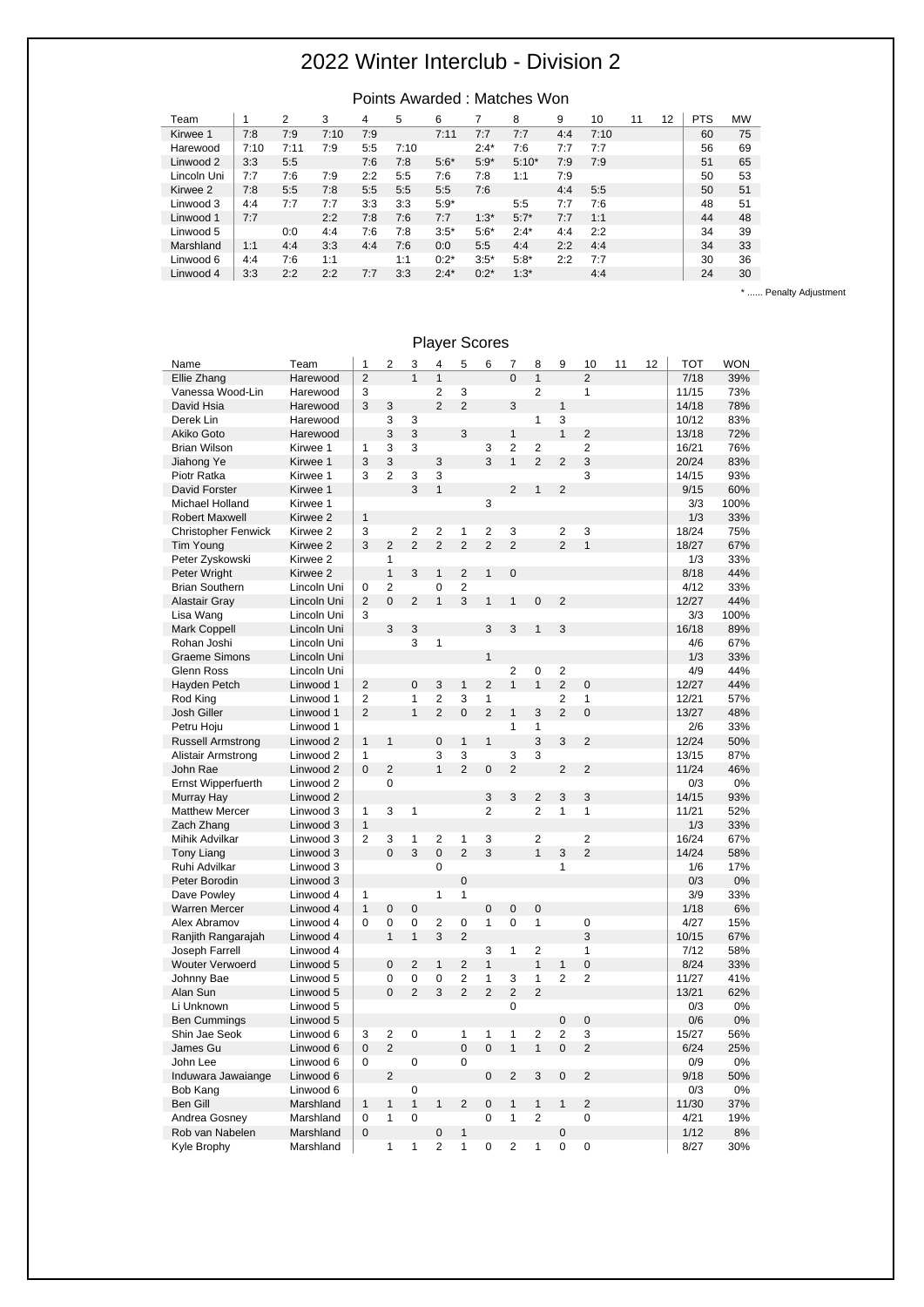#### Points Awarded : Matches Won

| Team          |      | 2   | 3    | 4   | 5   | 6   |        | 8       | 9    | 10  | 12 | <b>PTS</b> | <b>MW</b> |
|---------------|------|-----|------|-----|-----|-----|--------|---------|------|-----|----|------------|-----------|
| Lincoln Uni 2 | 7:8  | 7:6 | 7:9  | 7:7 | 7:8 | 7:8 |        | 7:10    | 5:5  | 7:9 |    | 61         | 70        |
| Lincoln Uni 3 | 7:10 | 5:5 | 7:10 | 7:6 | 7:7 |     | 7:8    | 7:6     | 7:6  | 5:5 |    | 59         | 63        |
| Linwood 1     | 7:10 | 7:7 | 5:5  |     | 3:3 | 7:8 | 5:5    | 5:5     | 7:6  | 7:6 |    | 53         | 55        |
| Kirwee 1      |      | 7:6 | 1:1  | 4:4 | 7:6 | 7:7 | 7:6    | 7:9     | 7:11 | 4:4 |    | 51         | 54        |
| Linwood 2     | 3:3  | 4:4 |      | 7:7 | 7:6 | 4:4 | $1:3*$ | $5:6*$  | 7:6  | 7:7 |    | 45         | 46        |
| Lincoln Uni 1 | 1:1  | 7:6 | 7:6  | 7:9 | 5:5 | 3:3 | 7:8    |         | 5:5  | 2:2 |    | 44         | 45        |
| Lincoln       | 2:2  | 5:5 | 7:6  | 5:5 | 5:5 | 7:7 | 3:3    | 1:1     |      | 5:5 |    | 40         | 39        |
| Kirwee 2      | 7:9  |     | 2:2  | 2:2 | 4:4 | 3:3 | 7:6    | 5:5     | 0:0  | 7:6 |    | 37         | 37        |
| Harewood      | 1:1  | 5:5 | 5:5  | 4:4 |     | 4:4 | $3:5*$ | $0:2^*$ | 5:5  |     |    | 27         | 31        |

\* ...... Penalty Adjustment

| Name                   | Team                 | 1              | 2              | 3              | 4              | 5              | 6              | 7              | 8              | 9              | 10             | 11 | 12 | <b>TOT</b> | <b>WON</b> |
|------------------------|----------------------|----------------|----------------|----------------|----------------|----------------|----------------|----------------|----------------|----------------|----------------|----|----|------------|------------|
| Alan Moore             | Harewood             | $\mathbf 0$    | $\overline{2}$ |                |                |                |                |                |                |                |                |    |    | 2/6        | 33%        |
| India Buchanan         | Harewood             | 0              | $\mathbf{1}$   | $\overline{2}$ | $\mathbf{1}$   |                | 1              | 2              | 0              | 1              |                |    |    | 8/24       | 33%        |
| Ammar Vithodawala      | Harewood             | $\Omega$       | $\mathbf{1}$   | 3              | $\mathbf{1}$   |                | 3              | $\overline{2}$ | $\overline{2}$ | 3              |                |    |    | 15/24      | 63%        |
| Prabhu Srinivasan      | Harewood             |                |                | $\Omega$       | $\Omega$       |                | 0              | 0              | $\Omega$       | $\mathbf 0$    |                |    |    | 0/18       | 0%         |
| <b>Robert Maxwell</b>  | Kirwee 1             |                | $\overline{2}$ | $\overline{0}$ |                |                |                |                |                |                |                |    |    | 2/6        | 33%        |
| John Gurr              | Kirwee 1             |                | 0              | 0              |                |                |                |                |                |                |                |    |    | 0/6        | 0%         |
| John Bell              | Kirwee 1             |                | 3              | $\mathbf{1}$   | $\mathbf{1}$   | $\mathbf{1}$   | 1              | 3              |                | 3              | $\mathbf{1}$   |    |    | 14/24      | 58%        |
| <b>Andrew Barrett</b>  | Kirwee 1             |                |                |                | $\mathbf 0$    |                |                |                | $\overline{2}$ |                |                |    |    | 2/6        | 33%        |
| <b>Grant Ripley</b>    | Kirwee 1             |                |                |                | 3              | $\overline{2}$ | 3              | $\overline{2}$ | 3              | 3              | $\mathbf{1}$   |    |    | 17/21      | 81%        |
| <b>Graham Ripley</b>   | Kirwee 1             |                |                |                |                | $\overline{2}$ | $\mathbf{1}$   | 0              | $\overline{2}$ | 3              | 1              |    |    | 9/18       | 50%        |
| Chandra Rai            | Kirwee 2             | 3              |                | $\mathbf{1}$   | $\mathbf 0$    |                |                |                | $\overline{2}$ | $\Omega$       | $\overline{2}$ |    |    | 8/18       | 44%        |
| Nicole Bourke          | Kirwee 2             | $\overline{2}$ |                |                | 1              | 1              | 1              | $\overline{2}$ | 1              |                | $\mathbf{1}$   |    |    | 9/21       | 43%        |
| Andy Ford              | Kirwee 2             | $\overline{2}$ |                | $\mathbf{1}$   |                | $\mathbf{1}$   | $\mathbf{1}$   | $\mathbf{1}$   |                | $\Omega$       | $\overline{2}$ |    |    | 8/21       | 38%        |
| Adrienne Wilson        | Kirwee 2             |                |                | $\Omega$       | 0              | $\mathbf{1}$   | 0              | $\overline{2}$ | 0              | $\Omega$       |                |    |    | 3/21       | 14%        |
| <b>Farshad Nounozi</b> | Lincoln              | $\overline{2}$ |                | $\overline{2}$ | $\mathbf{1}$   |                |                |                | 0              |                | $\overline{0}$ |    |    | 5/15       | 33%        |
| <b>Ben Cummings</b>    | Lincoln              | $\mathbf 0$    |                | $\mathbf{1}$   | 1              | 1              | 2              | 1              | $\mathbf{1}$   |                | $\overline{2}$ |    |    | 9/24       | 38%        |
| Harmen Manders         | Lincoln              | $\overline{0}$ | $\overline{2}$ | $\overline{2}$ | $\mathbf{1}$   | $\overline{2}$ | $\overline{2}$ | $\mathbf{1}$   | $\overline{0}$ |                | $\mathbf{1}$   |    |    | 11/27      | 41%        |
| <b>Tony Clark</b>      | Lincoln              |                | $\mathbf{1}$   |                |                | $\overline{2}$ | 1              | 0              |                |                |                |    |    | 4/12       | 33%        |
| Yadnya Patil           | Lincoln              |                | $\mathbf{1}$   |                |                |                |                |                |                |                |                |    |    | 1/3        | 33%        |
| Hugh Millar            | Lincoln Uni 1        | 0              | $\mathbf{1}$   | 1              | 3              | $\mathbf 0$    | 0              | $\overline{2}$ |                | 0              | 0              |    |    | 7/27       | 26%        |
| John Cameron           | Lincoln Uni 1        | $\Omega$       | $\mathbf{1}$   | $\mathbf{1}$   | $\overline{2}$ | $\mathbf{1}$   | $\overline{0}$ | $\overline{2}$ |                | $\overline{0}$ | $\overline{0}$ |    |    | 7/27       | 26%        |
| Leon Meier             | Lincoln Uni 1        | $\mathbf{1}$   |                |                |                |                |                |                |                |                |                |    |    | 1/3        | 33%        |
| Darren Caldwell        | Lincoln Uni 1        |                | 3              | $\overline{2}$ | 3              | 3              | $\overline{2}$ | 3              |                | 3              | $\overline{2}$ |    |    | 21/24      | 88%        |
| Joey Liu               | Lincoln Uni 2        | $\overline{2}$ | 3              |                | $\overline{2}$ | 3              | $\overline{2}$ |                |                |                | $\overline{2}$ |    |    | 14/18      | 78%        |
| <b>Bob Hou</b>         | Lincoln Uni 2        | 3              |                | 3              | $\overline{2}$ | 3              | 3              |                | 3              | $\overline{2}$ | $\overline{2}$ |    |    | 21/24      | 88%        |
| John Song              | Lincoln Uni 2        | $\mathbf{1}$   | 1              | 1              |                | $\mathbf{1}$   |                |                | 2              | 1              |                |    |    | 7/18       | 39%        |
| Steven Lin             | Lincoln Uni 2        |                | $\mathbf{1}$   | 3              | $\mathbf{1}$   |                | $\overline{2}$ |                | 3              | $\mathbf{1}$   | 3              |    |    | 14/21      | 67%        |
| Ghen Ishizaki          | Lincoln Uni 3        | 3              |                | 3              | 3              | 3              |                | $\overline{2}$ |                | 3              | 3              |    |    | 20/21      | 95%        |
| Canyon Richens         | Lincoln Uni 3        | 3              | $\overline{2}$ | $\overline{2}$ |                | 3              |                | $\overline{2}$ | 3              | $\overline{2}$ |                |    |    | 17/21      | 81%        |
| <b>Star Richens</b>    | Lincoln Uni 3        | 3              | $\overline{2}$ | 3              | 3              |                |                | $\overline{2}$ | 1              |                | $\mathbf{1}$   |    |    | 15/21      | 71%        |
| Leon Meier             | Lincoln Uni 3        |                | $\mathbf 0$    |                | $\Omega$       | $\mathbf 0$    |                |                | $\mathbf{1}$   | $\mathbf 0$    | $\overline{0}$ |    |    | 1/18       | 6%         |
| Sandra Ng              | Linwood 1            | 2              | $\overline{2}$ | $\mathbf{1}$   |                |                | 2              | 1              | 1              | $\mathbf{1}$   |                |    |    | 10/21      | 48%        |
| Dave Powley            | Linwood 1            | 3              | $\overline{2}$ |                |                | $\Omega$       | $\overline{2}$ |                | $\mathfrak{p}$ | $\overline{2}$ | 3              |    |    | 14/21      | 67%        |
| Peter Borodin          | Linwood 1            | 3              | $\mathbf{1}$   | $\mathbf 0$    |                | $\mathbf{1}$   |                | 1              |                | $\overline{2}$ | $\overline{2}$ |    |    | 10/21      | 48%        |
| <b>Terry Green</b>     | Linwood 1            |                |                | 3              |                | $\mathbf{1}$   | 3              | $\overline{2}$ | $\mathbf{1}$   |                | $\mathbf{1}$   |    |    | 11/18      | 61%        |
| Zach Zhang             | Linwood 2            | 2              | $\overline{2}$ |                | 3              |                | 1              | 1              | 3              | $\overline{2}$ | 3              |    |    | 17/24      | 71%        |
| Elena Maivolo          | Linwood 2            |                | $\mathbf{1}$   |                |                |                |                |                |                |                |                |    |    | 1/3        | 33%        |
| Marco Ravadilla        | Linwood 2            | $\mathbf{1}$   | $\mathbf{1}$   |                | $\overline{2}$ |                |                | $\mathbf 0$    | $\overline{2}$ | $\overline{2}$ | $\mathbf{1}$   |    |    | 9/21       | 43%        |
| Cisi Fu                | Linwood 2            | $\Omega$       |                |                |                | $\overline{2}$ | $\overline{2}$ |                |                |                | $\overline{2}$ |    |    | 6/12       | 50%        |
| <b>Austin Hsu</b>      | Linwood 2            |                |                |                | $\overline{2}$ |                |                | $\overline{2}$ |                |                |                |    |    | 4/6        | 67%        |
| Gody Estabillo         | Linwood <sub>2</sub> |                |                |                |                | 0              |                |                |                |                |                |    |    | 0/3        | 0%         |
| Edward Hathway         | Linwood 2            |                |                |                |                | $\overline{2}$ | 1              |                | 1              | $\overline{2}$ |                |    |    | 6/12       | 50%        |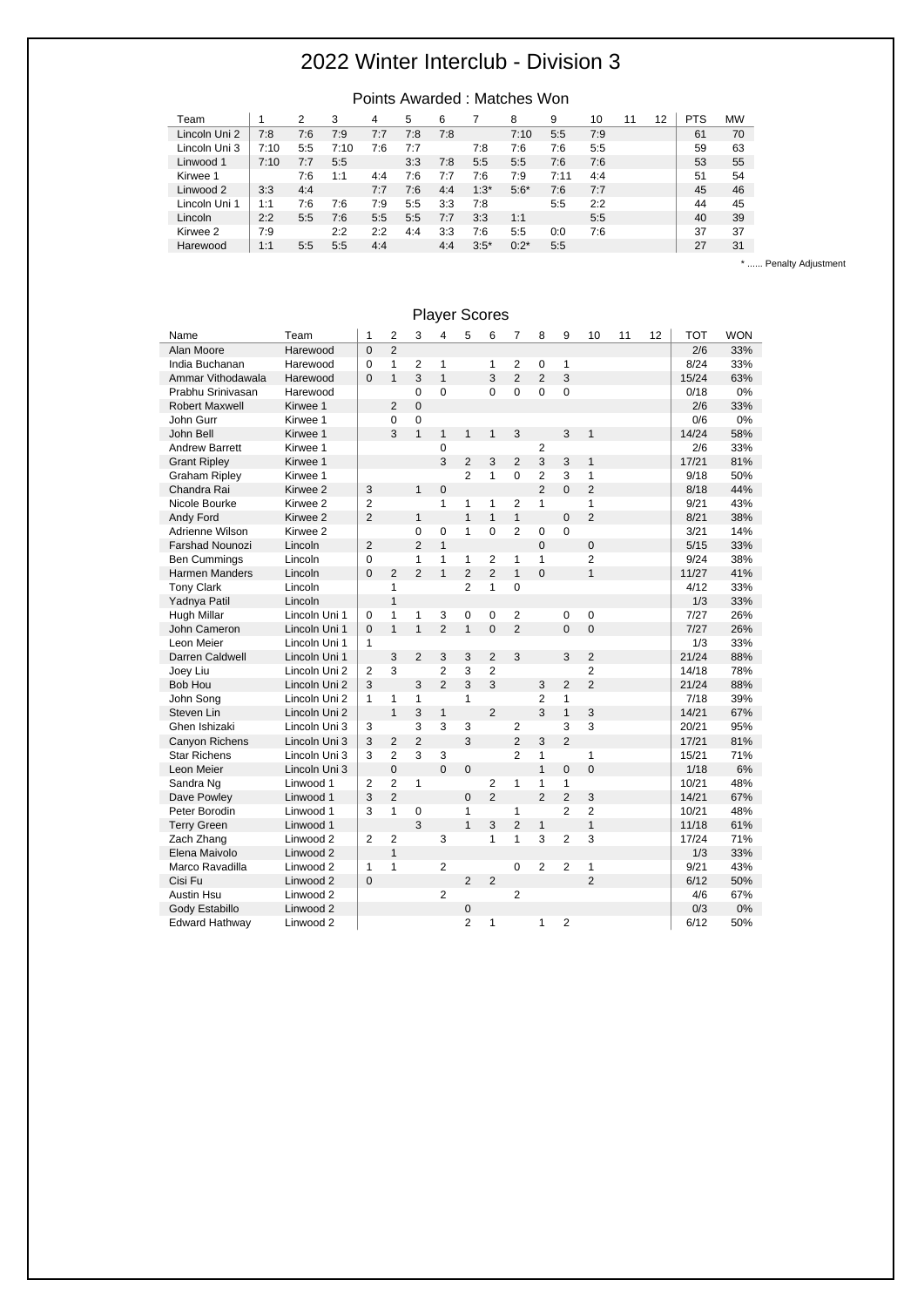| Team       |     | 2    | 3    | 4   | 5    | 6    |      | 8   | 9   | 10   | 11 | 12 | PTS | <b>MW</b> |
|------------|-----|------|------|-----|------|------|------|-----|-----|------|----|----|-----|-----------|
| Harewood 1 | 7:8 | 7:9  | 5:5  | 5:5 | 7:10 | 7:11 | 7:9  | 7:9 | 7:8 | 7:10 |    |    | 66  | 84        |
| Linwood 3  | 7:6 | 7:10 | 7:9  | 7:6 | 5:5  | 7:9  | 7:7  | 3:3 | 7:8 | 7:6  |    |    | 64  | 69        |
| Linwood 4  | 7:8 | 7:7  | 7:6  | 7:6 | 7:9  | 7:6  | 4:4  | 7:8 | 4:4 | 1:1  |    |    | 58  | 59        |
| Linwood 2  | 3:3 | 4:4  | 7:7  | 7:8 | 1:1  | 7:8  | 7:8  | 7:8 | 7:7 | 7:8  |    |    | 57  | 62        |
| Linwood 5  | 7:9 | 2:2  | 7:10 | 5:5 | 7:6  | 3:3  | 7:10 | 7:6 | 3:3 | 7:10 |    |    | 55  | 64        |
| Kirwee     | 3:3 | 7:9  | 4:4  | 7:6 | 2:2  | 2:2  | 1:1  | 2:2 | 7:8 | 3:3  |    |    | 38  | 40        |
| Harewood 2 | 2:2 | 2:2  | 2:2  | 3:3 | 7:9  | 5:5  | 2:2  | 5:5 | 3:3 | 5:5  |    |    | 36  | 38        |
| Linwood 1  | 3:3 | 1:1  | 1:1  | 5:5 | 2:2  | 0:0  | 3:3  | 3:3 | 3:3 | 1:1  |    |    | 22  | 22        |

#### Points Awarded : Matches Won

| Name                    | Team       | 1              | $\overline{2}$ | 3              | 4              | 5              | 6              | 7              | 8              | 9              | 10             | 11 | 12 | <b>TOT</b> | <b>WON</b> |
|-------------------------|------------|----------------|----------------|----------------|----------------|----------------|----------------|----------------|----------------|----------------|----------------|----|----|------------|------------|
| <b>Brian Anderson</b>   | Harewood 1 | $\overline{2}$ | $\overline{2}$ | $\Omega$       | $\mathbf{0}$   |                |                |                |                | $\overline{1}$ | $\overline{2}$ |    |    | 7/18       | 39%        |
| <b>Tomas Hruby</b>      | Harewood 1 | $\overline{2}$ | $\overline{2}$ |                | $\overline{2}$ | 3              | 3              | $\overline{2}$ | 2              | $\overline{2}$ | 3              |    |    | 21/27      | 78%        |
| <b>Toosharn Haszard</b> | Harewood 1 | 3              | 3              | 3              |                | 3              | 3              | $\overline{2}$ | 3              | 3              | 3              |    |    | 26/27      | 96%        |
| David Duggan            | Harewood 1 |                |                | $\overline{2}$ | 3              | $\overline{2}$ | 3              | 3              | $\overline{2}$ |                |                |    |    | 15/18      | 83%        |
| Jonathan Alfred         | Harewood 2 | $\Omega$       | $\Omega$       | $\Omega$       | $\mathbf{1}$   | $\overline{2}$ | $\Omega$       | $\Omega$       | $\Omega$       | $\mathbf{0}$   | $\overline{1}$ |    |    | 4/30       | 13%        |
| Murray Mardon           | Harewood 2 | 2              |                |                | $\overline{2}$ | 3              |                | $\overline{2}$ | 1              |                |                |    |    | 10/15      | 67%        |
| <b>Ralf Alfred</b>      | Harewood 2 | $\Omega$       | $\Omega$       | $\pmb{0}$      | $\Omega$       | $\mathfrak{p}$ | 1              | $\Omega$       |                | $\mathbf{1}$   |                |    |    | 4/24       | 17%        |
| Flora Lin               | Harewood 2 |                | $\mathbf{1}$   | $\overline{2}$ |                |                | 3              |                | 3              | $\overline{2}$ | $\overline{2}$ |    |    | 13/18      | 72%        |
| <b>William Hsia</b>     | Harewood 2 |                |                |                |                |                |                |                |                |                | $\mathbf{1}$   |    |    | 1/3        | 33%        |
| <b>Andrew Barrett</b>   | Kirwee     | $\mathbf 0$    | 3              | 1              | 3              | 1              | $\mathbf 0$    | $\mathbf 0$    | 1              | 3              | $\Omega$       |    |    | 12/30      | 40%        |
| Renata Jelli            | Kirwee     | 0              | $\overline{2}$ | $\mathbf{1}$   |                |                | $\Omega$       | $\overline{0}$ | $\overline{0}$ | $\mathbf{1}$   | $\mathbf 0$    |    |    | 4/24       | 17%        |
| John Gurr               | Kirwee     | $\overline{2}$ | 3              | $\overline{2}$ | 3              | 1              | 1              |                | 1              | $\overline{2}$ | $\overline{2}$ |    |    | 17/27      | 63%        |
| Stephanie Doak          | Kirwee     |                |                |                | $\Omega$       | $\mathbf{0}$   |                | $\pmb{0}$      |                |                |                |    |    | 0/9        | 0%         |
| Janzen Estabillo        | Linwood 1  | $\mathbf 0$    |                |                |                |                | 0              | 0              |                |                | $\mathbf 0$    |    |    | 0/12       | 0%         |
| James Clark             | Linwood 1  | 0              | $\mathbf 0$    | $\mathbf{0}$   | $\mathbf{1}$   | $\mathbf{0}$   | 0              | $\mathbf{1}$   | $\mathbf{1}$   | $\mathbf{1}$   | $\mathbf 0$    |    |    | 4/30       | 13%        |
| Gody Estabillo          | Linwood 1  | $\overline{2}$ | $\mathbf{1}$   | $\mathbf{1}$   | $\mathbf{1}$   | $\mathbf{1}$   | $\Omega$       | $\overline{2}$ | $\overline{2}$ | 1              | $\mathbf 0$    |    |    | 11/30      | 37%        |
| Steve O'Connor          | Linwood 1  |                | $\Omega$       | $\overline{0}$ | $\mathbf{1}$   | $\mathbf{1}$   |                |                |                |                |                |    |    | 2/12       | 17%        |
| Jun Liang               | Linwood 1  |                |                |                |                |                |                |                | $\mathbf 0$    | $\mathbf 0$    |                |    |    | 0/6        | 0%         |
| <b>Warren Howie</b>     | Linwood 2  | $\overline{2}$ | $\mathbf{1}$   | $\overline{2}$ | $\overline{2}$ | $\mathbf{1}$   | $\overline{2}$ | 3              | 3              | $\overline{2}$ | $\overline{2}$ |    |    | 20/30      | 67%        |
| Anne Hay                | Linwood 2  |                | $\overline{2}$ | $\overline{2}$ |                | $\Omega$       | 3              | $\overline{2}$ | 3              | $\overline{2}$ | $\overline{2}$ |    |    | 16/24      | 67%        |
| Jun Liang               | Linwood 2  |                | $\Omega$       |                | $\mathbf{1}$   |                | $\mathbf{1}$   | $\mathbf{1}$   |                |                |                |    |    | 3/12       | 25%        |
| Allister Davidson       | Linwood 2  | 1              |                |                |                |                |                |                |                |                |                |    |    | 1/3        | 33%        |
| David Elder             | Linwood 2  |                |                | 1              | 3              | 0              |                |                | 1              | $\overline{2}$ | 3              |    |    | 10/18      | 56%        |
| <b>Austin Hsu</b>       | Linwood 3  | 3              | 3              | 3              | $\overline{2}$ | $\overline{2}$ | 3              | 3              |                | 3              | 3              |    |    | 25/27      | 93%        |
| Pavel Pshenichnikov     | Linwood 3  | $\overline{2}$ |                |                |                |                |                |                |                |                |                |    |    | 2/3        | 67%        |
| Aaron Williamson        | Linwood 3  |                | $\overline{2}$ | $\overline{2}$ | 1              |                | 2              | $\overline{2}$ | $\mathbf 0$    | 1              | $\mathbf 0$    |    |    | 10/24      | 42%        |
| Judah Urbano            | Linwood 3  |                | 3              | $\overline{2}$ | $\mathbf{1}$   | $\overline{2}$ | 3              | $\mathbf{1}$   | $\mathbf{1}$   | 3              | $\overline{2}$ |    |    | 18/27      | 67%        |
| Jun Liang               | Linwood 3  |                |                |                |                | $\Omega$       |                |                |                |                |                |    |    | 0/3        | 0%         |
| <b>Barry Candy</b>      | Linwood 3  |                |                |                |                |                |                |                | $\mathbf{1}$   |                |                |    |    | 1/3        | 33%        |
| <b>Clement Wong</b>     | Linwood 4  | 2              | 3              | $\overline{2}$ | $\overline{2}$ | 3              | 2              |                | 3              | 3              |                |    |    | 20/24      | 83%        |
| Andy Winsor             | Linwood 4  | 3              | $\mathbf{1}$   | $\mathbf{1}$   |                | $\overline{2}$ |                | $\mathbf{1}$   | $\overline{2}$ |                |                |    |    | 10/18      | 56%        |
| Michael Chen            | Linwood 4  | $\overline{2}$ | $\overline{2}$ | 1              | $\overline{2}$ |                | 2              | $\overline{2}$ |                | $\mathbf 0$    | $\mathbf{1}$   |    |    | 12/24      | 50%        |
| James Simpson           | Linwood 4  |                |                |                | $\mathbf{1}$   | $\overline{2}$ | $\mathbf{1}$   | $\mathbf 0$    | $\mathbf{1}$   | $\Omega$       | $\mathbf 0$    |    |    | 5/21       | 24%        |
| Jun Liang               | Linwood 4  |                |                |                |                |                |                |                |                |                | $\Omega$       |    |    | 0/3        | 0%         |
| Ryan Li                 | Linwood 5  | 3              | $\mathbf 0$    | 3              |                | $\mathbf{1}$   | $\overline{2}$ | 3              |                |                | 3              |    |    | 15/21      | 71%        |
| Elena Maivolo           | Linwood 5  | $\overline{2}$ |                | 3              | 1              | 3              |                | 3              | 2              | $\overline{2}$ | 3              |    |    | 19/24      | 79%        |
| <b>Chris Marple</b>     | Linwood 5  | $\overline{2}$ | $\mathbf{1}$   |                | $\overline{2}$ | $\mathbf{1}$   | 0              |                | $\mathbf{1}$   | $\mathbf{1}$   | 3              |    |    | 11/24      | 46%        |
| Pavel Pshenichnikov     | Linwood 5  |                | 1              | 2              | 1              |                | 1              | 3              | $\overline{2}$ | $\mathbf 0$    |                |    |    | 10/21      | 48%        |